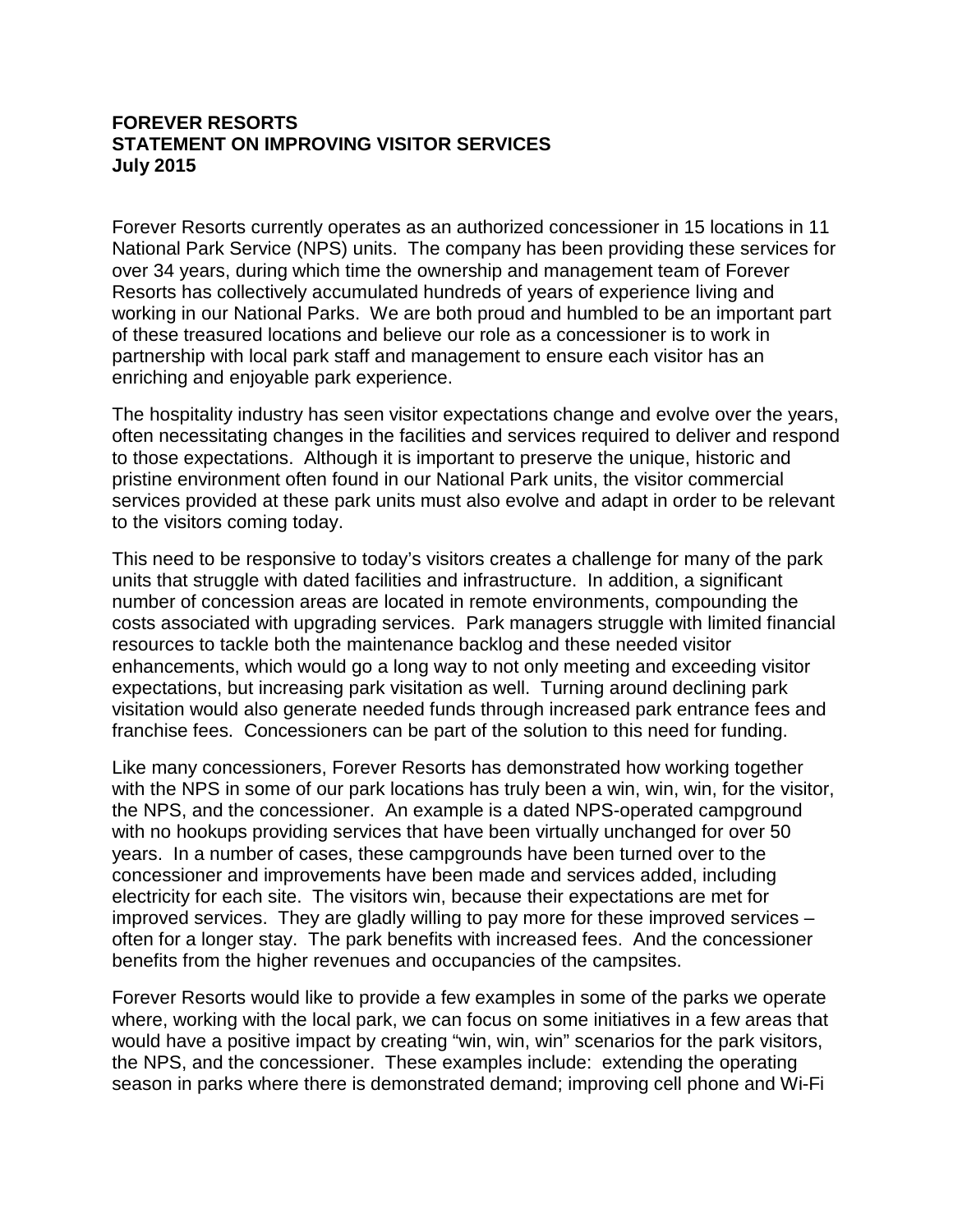coverage in concession areas; taking over NPS campground operations and making needed improvements to same; and assisting in providing new and expanded services.

## **Expanding the Operating Season**

A number of our park units experience strong seasonal demand and high occupancies, which can make it difficult to accommodate all the visitors who would like to come to the unit. Expanding the season when facilities can be adapted not only provides additional visitor opportunities to those who would otherwise be turned away, but positively impacts the gateway communities and other stakeholders, where economic activity drops dramatically when the "closed" sign goes up in the park.

This situation is especially true at the **Grand Canyon North Rim** and **Bryce Canyon**, where the park is open year around, but park concession operations are seasonal.

# **Improving Cell Phone and Wi-Fi Coverage in Concession Areas**

Improving cell phone service and Wi-Fi coverage is an extremely important issue that has significant impacts on visitor satisfaction as well as present and future park visitation. Most travelers can no longer go on vacation without at least taking a little time to "stay connected" with business and other important obligations. In addition, the youth of today will shy away from – or not return for a future visit to – areas where access to social media and other electronic content is not possible.

At the **Grand Canyon North Rim,** the NPS needs to be more proactive, and allocate the necessary resources to improve guest Wi-Fi coverage. This site was one of the five locations identified by NPS Director Jarvis at the "Grand Thoughts" conference in October 2012. However, the only improvements that have been made are some minor tweaks that we were able to do. At **Bryce Canyon**, the concession operations receive many complaints on the lack of quality cell phone and Wi-Fi service. **Big Bend National Park** in remote west Texas was also identified as one of the five locations for a test park.

### **Assigning NPS Campground Operations to the Concessioner**

As touched on above, this initiative could increase visitor satisfaction by offering improvements like individual site electricity and other site amenities desired by the guests. Even campers need to plug in and recharge their personal devices! This point has been proven by Forever at Signal Mountain Lodge in Grand Teton National Park and in Badlands National Park, as well as by numerous other concessioners in the system. Most parks do not have the resources to invest the capital needed to accomplish these improvements, and concessioners can often operate these campgrounds more efficiently while providing increased camping and franchise fees to the local park unit. Additional Forever Resorts concession operations that are candidates are **Grand Canyon North Rim, Bryce Canyon, Big Bend,** and **Mammoth Cave.**